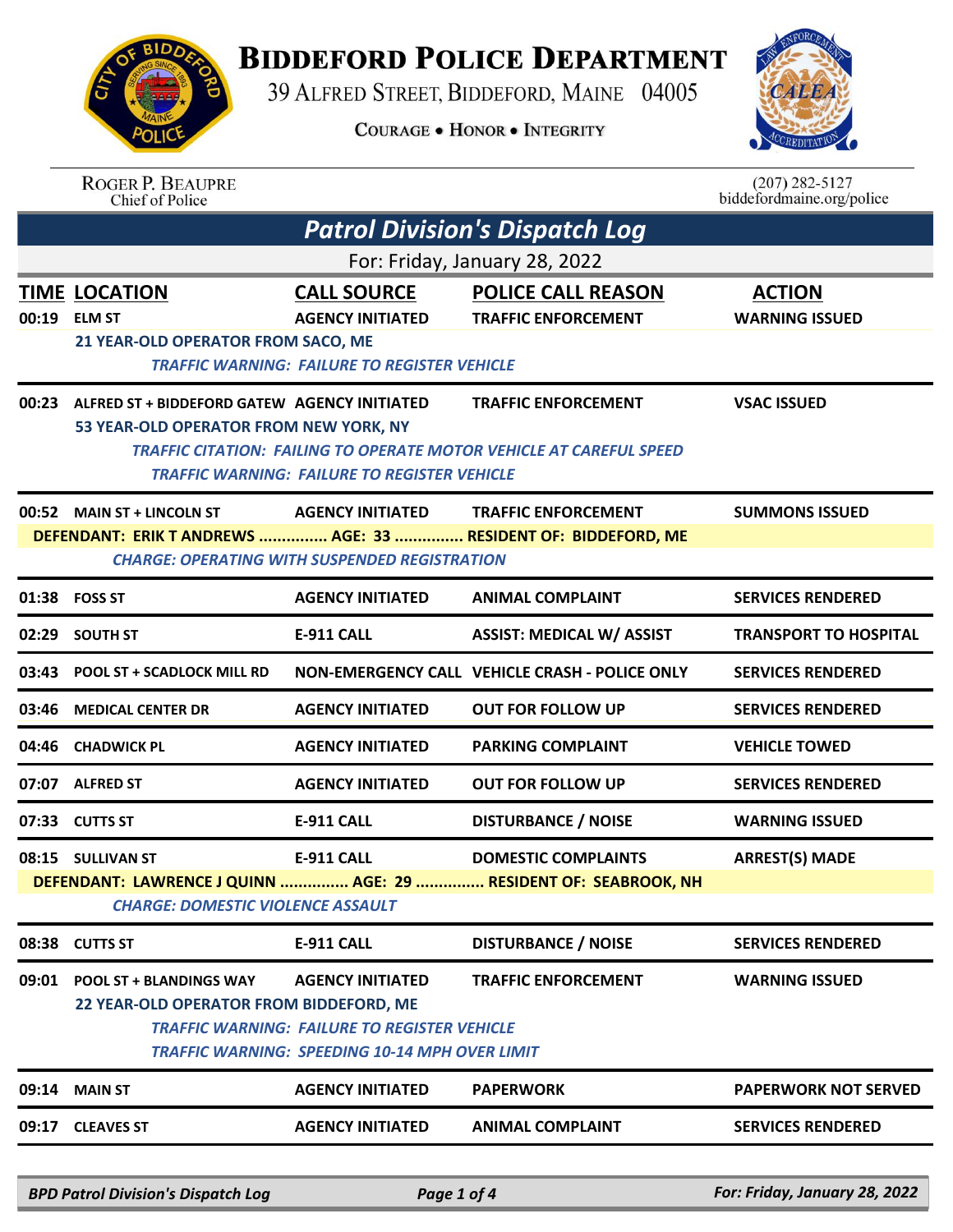|       | <b>TIME LOCATION</b><br>09:45 PEARL ST                                                                                                                                                                                                                                   | <b>CALL SOURCE</b><br><b>AGENCY INITIATED</b>                                    | <b>POLICE CALL REASON</b><br><b>PARKING COMPLAINT</b>    | <b>ACTION</b><br><b>WARNING ISSUED</b> |  |  |
|-------|--------------------------------------------------------------------------------------------------------------------------------------------------------------------------------------------------------------------------------------------------------------------------|----------------------------------------------------------------------------------|----------------------------------------------------------|----------------------------------------|--|--|
| 10:10 | <b>POOL ST + DECARY RD</b><br><b>61 YEAR-OLD OPERATOR FROM BIDDEFORD, ME</b>                                                                                                                                                                                             | <b>AGENCY INITIATED</b><br><b>TRAFFIC WARNING: SPEEDING 10-14 MPH OVER LIMIT</b> | <b>TRAFFIC ENFORCEMENT</b>                               | <b>WARNING ISSUED</b>                  |  |  |
|       | 10:18 ELM ST                                                                                                                                                                                                                                                             | <b>E-911 CALL</b>                                                                | ASSIST: VEHICLE CRASH - FIRE / EMS TRANSPORT TO HOSPITAL |                                        |  |  |
|       | 10:20 WESTLAND AVE                                                                                                                                                                                                                                                       | <b>E-911 CALL</b>                                                                | <b>DISTURBANCE / NOISE</b>                               | <b>TRANSPORT TO HOSPITAL</b>           |  |  |
|       | 10:23 KOSSUTH ST                                                                                                                                                                                                                                                         | <b>E-911 CALL</b>                                                                | <b>SUSPICION</b>                                         | <b>REPORT TAKEN</b>                    |  |  |
|       | 10:37 GRANITE ST                                                                                                                                                                                                                                                         | <b>WALK-IN AT STATION</b>                                                        | <b>MENTAL ILLNESS CASES</b>                              | <b>SERVICES RENDERED</b>               |  |  |
|       | 11:00 SEVIGNY AVE                                                                                                                                                                                                                                                        | <b>AGENCY INITIATED</b>                                                          | <b>ANIMAL COMPLAINT</b>                                  | <b>WARNING ISSUED</b>                  |  |  |
|       | 11:11 ELM ST                                                                                                                                                                                                                                                             | <b>AGENCY INITIATED</b>                                                          | <b>OUT FOR FOLLOW UP</b>                                 | <b>SERVICES RENDERED</b>               |  |  |
|       | 12:00 MT VERNON ST                                                                                                                                                                                                                                                       | NON-EMERGENCY CALL VIN VERIFICATION                                              |                                                          | <b>SERVICES RENDERED</b>               |  |  |
|       | 12:19 SOUTH ST                                                                                                                                                                                                                                                           | <b>NON-EMERGENCY CALL SUSPICION</b>                                              |                                                          | <b>SERVICES RENDERED</b>               |  |  |
|       | 12:20 BRADBURY ST                                                                                                                                                                                                                                                        | <b>E-911 CALL</b>                                                                | <b>DOMESTIC COMPLAINTS</b>                               | <b>SERVICES RENDERED</b>               |  |  |
|       | 12:51 SULLIVAN ST                                                                                                                                                                                                                                                        | <b>E-911 CALL</b>                                                                | <b>VIOL OF BAIL CONDITIONS</b>                           | <b>UNFOUNDED</b>                       |  |  |
|       | 12:59 WEST CUTTS ST                                                                                                                                                                                                                                                      | <b>OTHER</b>                                                                     | <b>OUT FOR FOLLOW UP</b>                                 | <b>NEGATIVE CONTACT</b>                |  |  |
| 13:00 | <b>MASON ST</b>                                                                                                                                                                                                                                                          | <b>NON-EMERGENCY CALL SUSPICION</b>                                              |                                                          | <b>SERVICES RENDERED</b>               |  |  |
|       | <b>ARREST(S) MADE</b><br>13:26 MASON ST<br><b>AGENCY INITIATED</b><br><b>OUT FOR FOLLOW UP</b><br>DEFENDANT: SHANTAL D L ZELENSKY-SNYDER  AGE: 30  RESIDENT OF: SACO, ME<br><b>CHARGE: DISORDERLY CONDUCT, FIGHTING</b><br><b>CHARGE: VIOLATING CONDITION OF RELEASE</b> |                                                                                  |                                                          |                                        |  |  |
|       | 13:42 WATER ST                                                                                                                                                                                                                                                           | NON-EMERGENCY CALL DISTURBANCE / NOISE                                           |                                                          | <b>SERVICES RENDERED</b>               |  |  |
|       | 14:10 ALFRED ST                                                                                                                                                                                                                                                          | <b>NON-EMERGENCY CALL CHECK WELFARE</b>                                          |                                                          | <b>SERVICES RENDERED</b>               |  |  |
|       | 14:28 MAPLEWOOD AVE                                                                                                                                                                                                                                                      |                                                                                  | NON-EMERGENCY CALL CRIM THREAT / TERRORIZING             | <b>REPORT TAKEN</b>                    |  |  |
|       | 14:49 EDWARDS AVE                                                                                                                                                                                                                                                        | <b>NON-EMERGENCY CALL ALARM - POLICE</b>                                         |                                                          | <b>NEGATIVE CONTACT</b>                |  |  |
|       | 15:02 ALFRED ST                                                                                                                                                                                                                                                          |                                                                                  | NON-EMERGENCY CALL VEHICLE CRASH - POLICE ONLY           | <b>STATE FORM TAKEN</b>                |  |  |
|       | 15:05 ELM ST                                                                                                                                                                                                                                                             |                                                                                  | NON-EMERGENCY CALL DOMESTIC COMPLAINTS                   | <b>REPORT TAKEN</b>                    |  |  |
|       | <b>15:16 MAIN ST</b>                                                                                                                                                                                                                                                     | <b>NON-EMERGENCY CALL JUVENILE OFFENSES</b>                                      |                                                          | <b>WARNING ISSUED</b>                  |  |  |
|       | 15:49 GUINEA RD + WESLEY DR                                                                                                                                                                                                                                              | NON-EMERGENCY CALL ANIMAL COMPLAINT                                              |                                                          | <b>GONE ON ARRIVAL</b>                 |  |  |
|       | 15:53 BOULDER WAY                                                                                                                                                                                                                                                        | <b>E-911 CALL</b>                                                                | <b>VEHICLE CRASH - POLICE ONLY</b>                       | <b>STATE FORM TAKEN</b>                |  |  |
|       | 16:32 ALFRED ST                                                                                                                                                                                                                                                          | <b>E-911 CALL</b>                                                                | ATTEMPTED/THREATENED SUICIDE REPORT TAKEN                |                                        |  |  |
|       | 16:33 ELM ST                                                                                                                                                                                                                                                             | <b>AGENCY INITIATED</b>                                                          | <b>PAPERWORK</b>                                         | <b>PAPERWORK SERVED</b>                |  |  |
|       | 16:52 ELM ST                                                                                                                                                                                                                                                             | NON-EMERGENCY CALL FRAUD / SCAM                                                  |                                                          | <b>REPORT TAKEN</b>                    |  |  |

*BPD Patrol Division's Dispatch Log Page 2 of 4 For: Friday, January 28, 2022*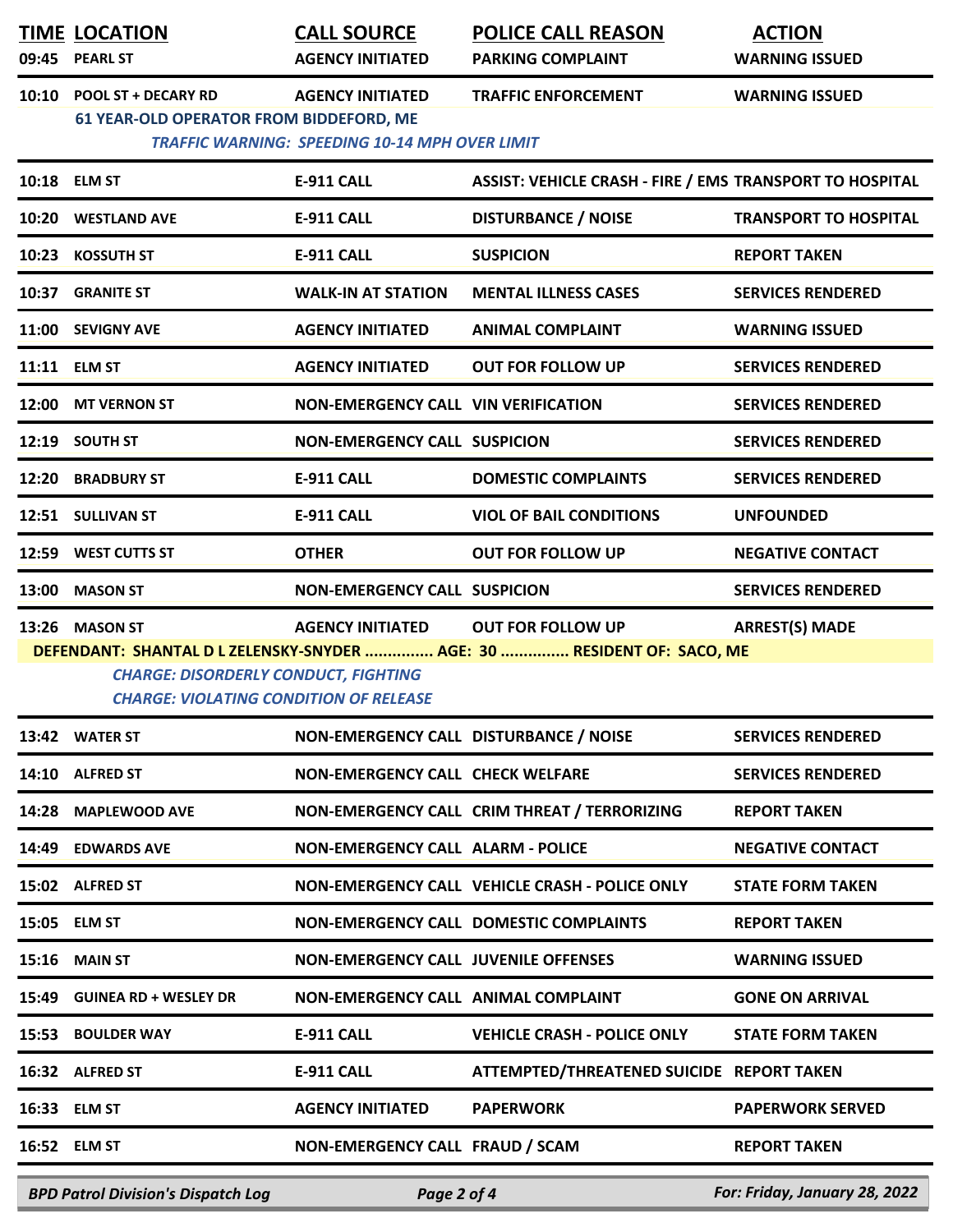|       | <b>TIME LOCATION</b>                                                   | <b>CALL SOURCE</b>                                                                                                                               | <b>POLICE CALL REASON</b>                                                                                                                                          | <b>ACTION</b>                |
|-------|------------------------------------------------------------------------|--------------------------------------------------------------------------------------------------------------------------------------------------|--------------------------------------------------------------------------------------------------------------------------------------------------------------------|------------------------------|
|       | 16:59 WEST CUTTS ST                                                    | <b>AGENCY INITIATED</b>                                                                                                                          | <b>OUT FOR FOLLOW UP</b>                                                                                                                                           | <b>SERVICES RENDERED</b>     |
|       | 17:02 ALFRED ST                                                        | NON-EMERGENCY CALL CIVIL COMPLAINT                                                                                                               |                                                                                                                                                                    | <b>CIVIL COMPLAINT</b>       |
|       | 17:04 SPRUCE ST                                                        | <b>E-911 CALL</b>                                                                                                                                | <b>VEHICLE CRASH - POLICE ONLY</b>                                                                                                                                 | <b>STATE FORM TAKEN</b>      |
|       | 17:24 FORTUNES ROCKS RD<br>21 YEAR-OLD OPERATOR FROM AYER, MA          | <b>AGENCY INITIATED</b><br><b>TRAFFIC WARNING: FAILING TO STOP AT STOP SIGN</b>                                                                  | <b>TRAFFIC ENFORCEMENT</b>                                                                                                                                         | <b>WARNING ISSUED</b>        |
|       | 17:30 SHOPS WAY                                                        | <b>E-911 CALL</b>                                                                                                                                | <b>ASSIST: MEDICAL W/ ENGINE</b>                                                                                                                                   | <b>NO TRANSPORT</b>          |
|       | 17:40 HILL ST + ACORN ST<br>86 YEAR-OLD OPERATOR FROM CAMBRIDGE, MA    | <b>AGENCY INITIATED</b>                                                                                                                          | <b>TRAFFIC ENFORCEMENT</b><br><b>TRAFFIC WARNING: OPERATING WITHOUT HEADLIGHTS AFTER DARK</b>                                                                      | <b>WARNING ISSUED</b>        |
| 17:43 | <b>SOUTH ST</b>                                                        | NON-EMERGENCY CALL FRAUD / SCAM                                                                                                                  |                                                                                                                                                                    | <b>REFERRED OTHER AGENCY</b> |
|       | 17:56 ALFRED ST<br><b>63 YEAR-OLD OPERATOR FROM KENNEBUNK, ME</b>      | <b>AGENCY INITIATED</b><br><b>TRAFFIC WARNING: FAILING TO OBEY RED TRAFFIC LIGHT</b>                                                             | <b>TRAFFIC ENFORCEMENT</b>                                                                                                                                         | <b>WARNING ISSUED</b>        |
|       | 18:25 ALFRED ST + BOULDER WAY                                          | <b>NON-EMERGENCY CALL BOLO</b>                                                                                                                   |                                                                                                                                                                    | <b>NEGATIVE CONTACT</b>      |
|       | 18:34 ELM ST                                                           | <b>NON-EMERGENCY CALL ALARM - POLICE</b>                                                                                                         |                                                                                                                                                                    | <b>FALSE ALARM</b>           |
|       | 18:58 ALFRED ST + SUMMIT ST<br>20 YEAR-OLD OPERATOR FROM BIDDEFORD, ME | <b>AGENCY INITIATED</b><br><b>TRAFFIC WARNING: FAILURE TO OBEY TRAFFIC CONTROL DEVICE</b><br><b>TRAFFIC WARNING: FAILURE TO REGISTER VEHICLE</b> | <b>TRAFFIC ENFORCEMENT</b><br>TRAFFIC WARNING: OPERATE VEHICLE W/O VALID INSPECTION CERTIFICATE<br><b>TRAFFIC WARNING: OPERATING WITHOUT HEADLIGHTS AFTER DARK</b> | <b>WARNING ISSUED</b>        |
|       | <b>19:12 HILL ST</b>                                                   | <b>AGENCY INITIATED</b>                                                                                                                          | <b>OUT FOR FOLLOW UP</b>                                                                                                                                           | <b>SERVICES RENDERED</b>     |
| 19:46 | <b>MAIN ST</b><br>33 YEAR-OLD OPERATOR FROM GORHAM, ME                 | <b>AGENCY INITIATED</b><br><b>TRAFFIC WARNING: SPEEDING 1-9 MPH OVER LIMIT</b>                                                                   | <b>TRAFFIC ENFORCEMENT</b>                                                                                                                                         | <b>WARNING ISSUED</b>        |
| 19:49 | <b>MEDICAL CENTER DR</b>                                               | NON-EMERGENCY CALL ESCORTS / RELAYS                                                                                                              |                                                                                                                                                                    | <b>SERVICES RENDERED</b>     |
|       | 20:10 SOUTH ST                                                         | NON-EMERGENCY CALL HARASSMENT                                                                                                                    |                                                                                                                                                                    | <b>SERVICES RENDERED</b>     |
| 20:28 | <b>MAIN ST</b>                                                         | <b>E-911 CALL</b>                                                                                                                                | <b>VEHICLE CRASH - POLICE ONLY</b>                                                                                                                                 | <b>STATE FORM TAKEN</b>      |
| 20:36 | <b>RATHIER ST</b>                                                      | <b>NON-EMERGENCY CALL SUSPICION</b>                                                                                                              |                                                                                                                                                                    | <b>UNFOUNDED</b>             |
| 20:56 | <b>SOUTH ST</b>                                                        | NON-EMERGENCY CALL OUT FOR FOLLOW UP                                                                                                             |                                                                                                                                                                    | <b>SERVICES RENDERED</b>     |
| 21:18 | <b>FRANKLIN ST</b>                                                     | <b>NON-EMERGENCY CALL ALARM - POLICE</b>                                                                                                         |                                                                                                                                                                    | <b>BUILDING CHECK/SECURE</b> |
| 21:46 | <b>MISTY MEADOWS DR</b>                                                | <b>E-911 CALL</b>                                                                                                                                | <b>SUSPICION</b>                                                                                                                                                   | <b>FIELD INTERVIEW</b>       |
|       | 21:53 SACO FALLS WAY                                                   | NON-EMERGENCY CALL PARKING COMPLAINT                                                                                                             |                                                                                                                                                                    | <b>GONE ON ARRIVAL</b>       |

*BPD Patrol Division's Dispatch Log Page 3 of 4 For: Friday, January 28, 2022*